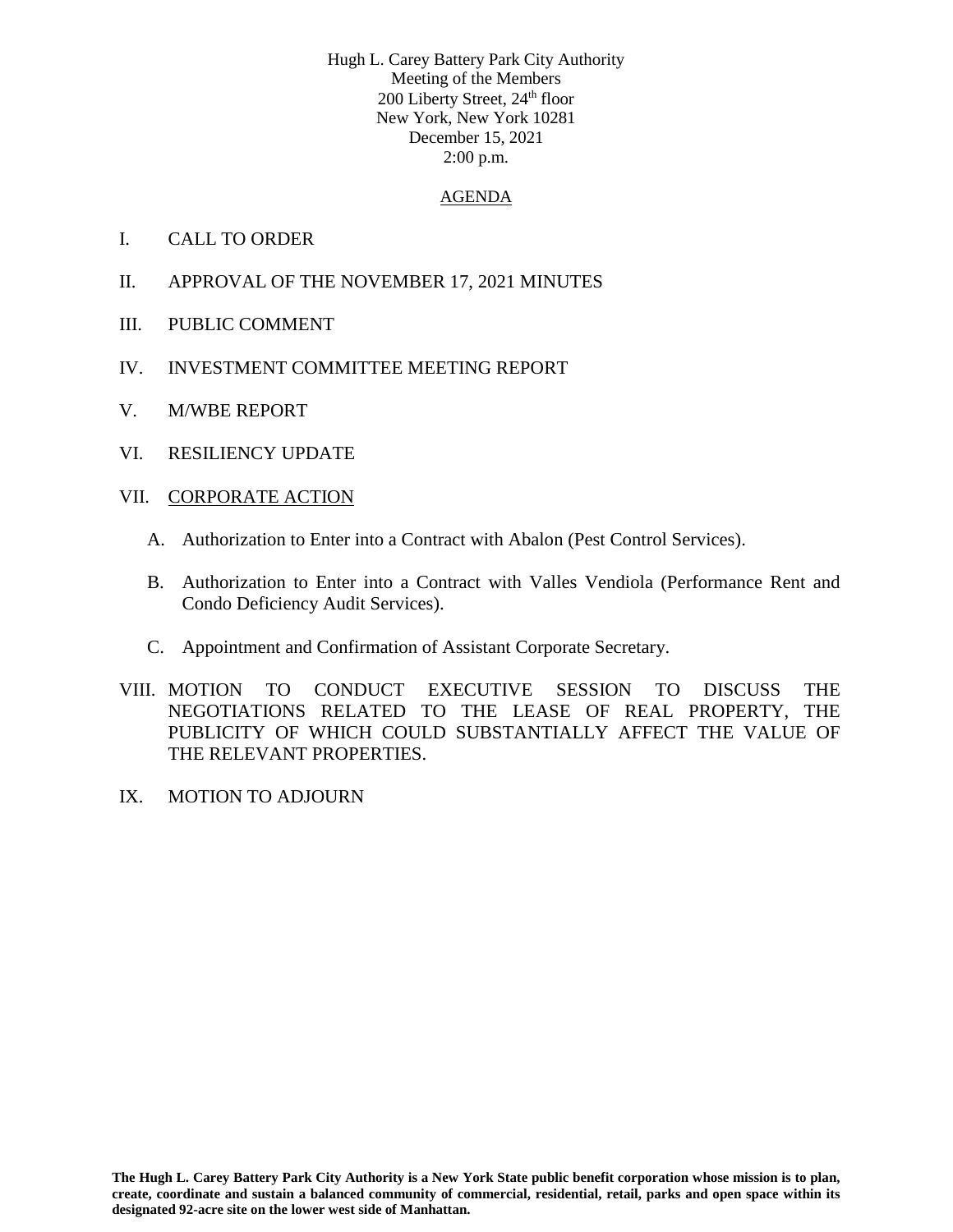## **AUTHORIZATION TO ENTER INTO AN AGREEMENT WITH ABALON EXTERMINATING COMPANY, INC. FOR PEST CONTROL SERVICES**

BE IT RESOLVED that in accordance with the materials presented to this meeting, the President and Chief Executive Officer of the Hugh L. Carey Battery Park City Authority (the "President") or her/his designee(s) be, and each of them hereby is, authorized and empowered to enter into an agreement with Abalon Exterminating Company, Inc. to provide Pest Control Services for a term of three (3) years for a not-to-exceed contract total of \$25,000.00, and be it further

RESOLVED, that the President or her/his designee(s) be, and each of them hereby is, authorized and empowered to execute and deliver the contract on behalf of the Hugh L. Carey Battery Park City Authority, subject to such changes as the officer or officers shall, with the advice of counsel, approve as necessary and appropriate and in the best interests of the Authority, such approval to be conclusively evidenced by the execution and delivery of the contract; and be it further

RESOLVED, that the President or her/his designee(s) be, and each of them hereby is, authorized and empowered to execute all such other and further documents and to take all such other and further actions as may be necessary, desirable or appropriate in connection with the transactions contemplated in the foregoing resolutions, and any such execution of documents and any other further actions heretofore taken are hereby ratified and any actions hereafter taken are confirmed and approved.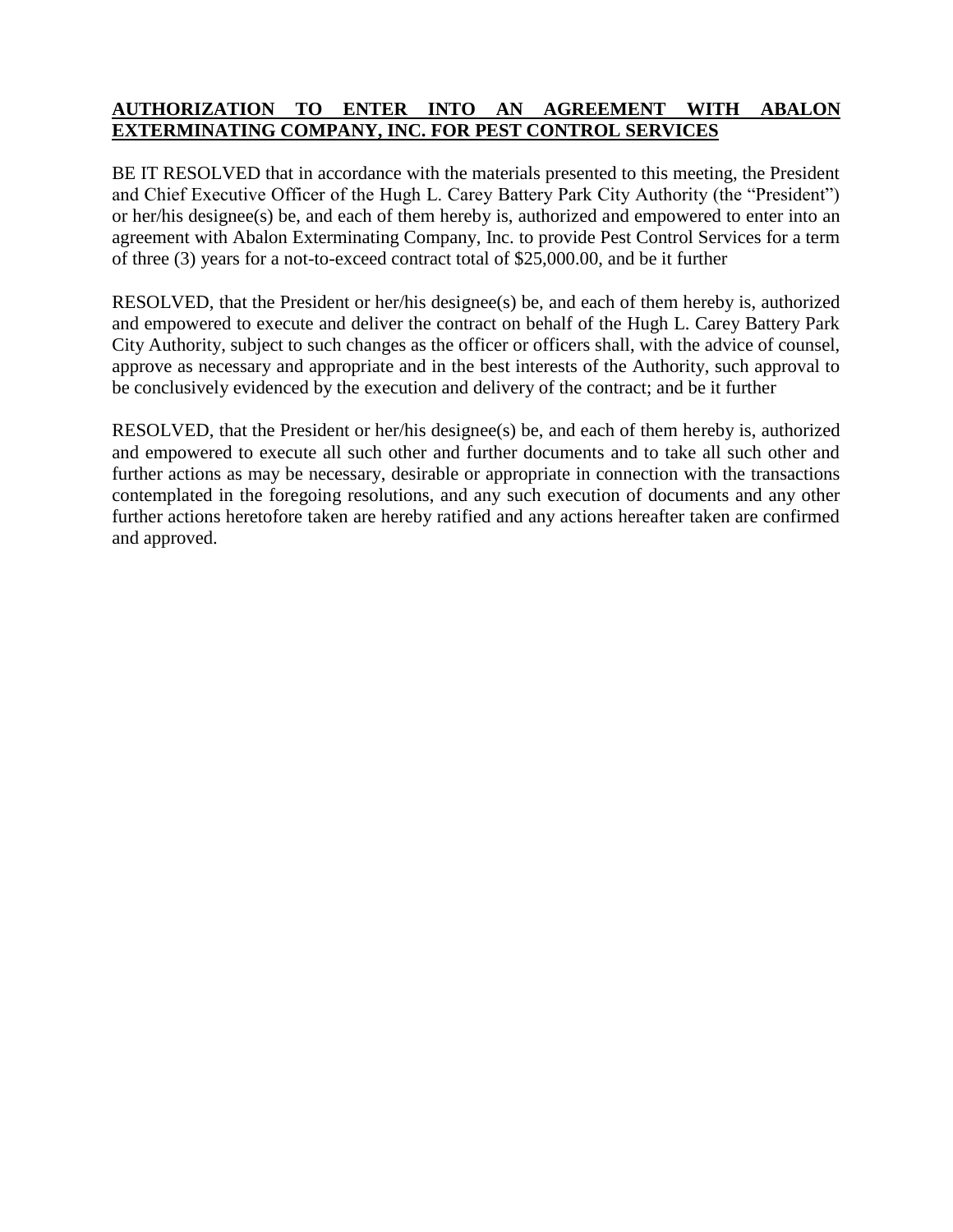# **AUTHORIZATION TO AMEND THE AGREEMENT WITH VALLES VENDIOLA LLP**

BE IT RESOLVED that in accordance with the materials presented to this meeting, the President and Chief Executive Officer of the Hugh L. Carey Battery Park City Authority (the "President") or her/his designee(s) be, and each of them hereby is, authorized and empowered to enter into an agreement with Valles Vendiola LLP to provide Performance Rent and Condo Deficiency Audit Services for a term of one year with two, one-year options to renew (with a potential term of up to three years) for a not-to-exceed amount of \$225,000.00, and be it further

RESOLVED, that the President or her/his designee(s) be, and each of them hereby is, authorized and empowered to execute and deliver the contract on behalf of the Hugh L. Carey Battery Park City Authority, subject to such changes as the officer or officers shall, with the advice of counsel, approve as necessary and appropriate and in the best interests of the Authority, such approval to be conclusively evidenced by the execution and delivery of the contract; and be it further

RESOLVED, that the President or her/his designee(s) be, and each of them hereby is, authorized and empowered to execute all such other and further documents and to take all such other and further actions as may be necessary, desirable or appropriate in connection with the transactions contemplated in the foregoing resolutions, and any such execution of documents and any other further actions heretofore taken are hereby ratified and any actions hereafter taken are confirmed and approved.